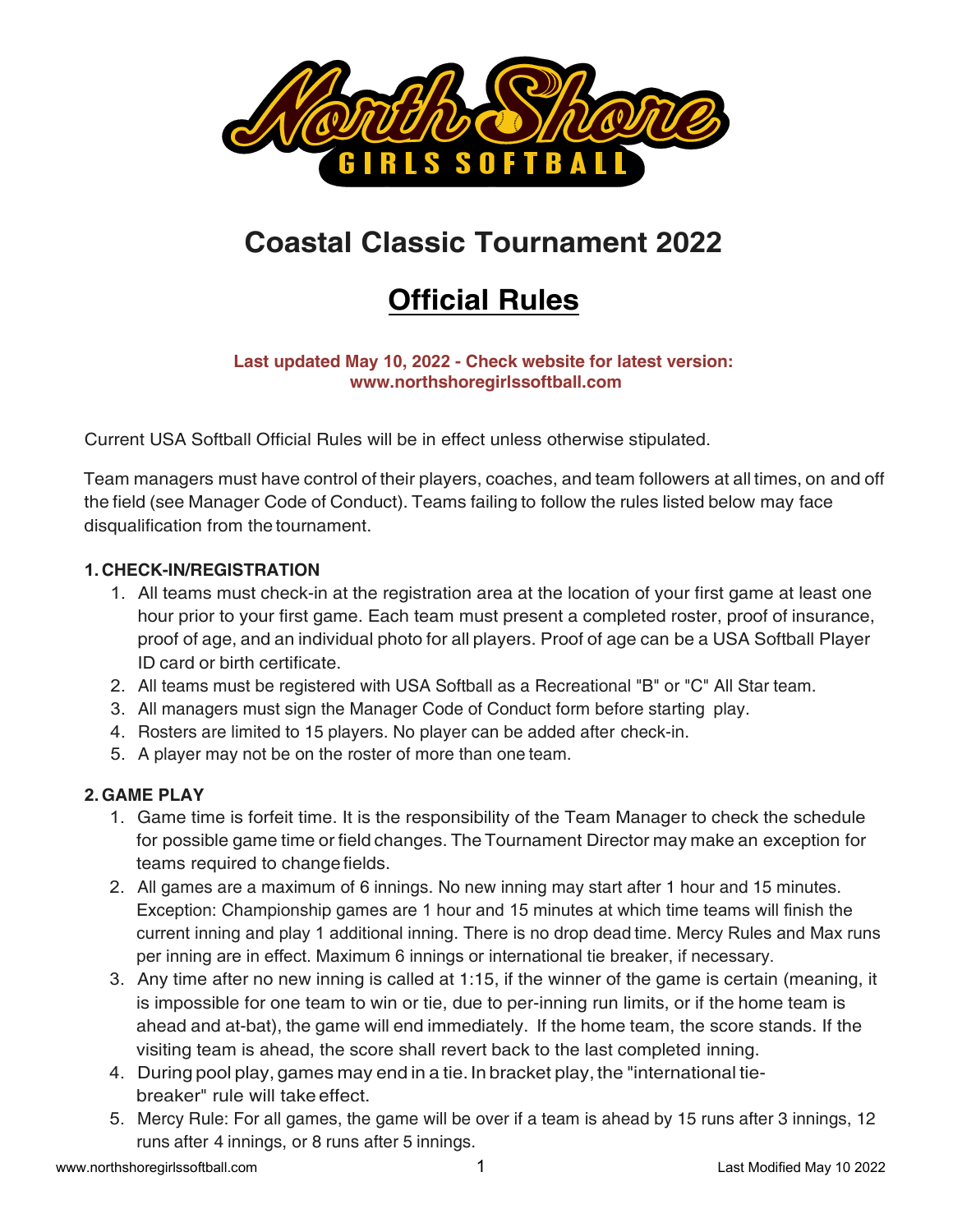## **3.GROUND RULES**

- 1. No practice on the infield dirt. Teams may warm up between the foul line & fence.
- 2. In pool play, the team listed first shall occupy the first base dugout & warm up in the available right field space. The team listed second will warm up in the available left field space. In bracket play, the higher seed shall occupy the first base dugout (in case of same seed, e.g. #2 in Pool A playing #2 in Pool B, the team listed first, or on top, takes the first base dugout). *The tiebreakers described under Bracket Seeding are not used to determine dugouts.* The only exception will be for teams playing consecutive games on the same field, in which case they will not be asked to change dugouts.
- *3.* In pool play, Home team is decided by a coin toss. In bracket play, the higher seed shall be Home team. If teams have equal seeds (e.g. #2 in Pool A playing #2 in Pool B) a coin toss will be used to determine Home team. *The tiebreakers described under Bracket Seeding are not used to determine Home Team.*
- 4. Home team will be responsible for the official scorekeeper. The official scorekeeper is not allowed to announce "out of order" batters.
- 5. Each team is responsible for cleaning the dugout thoroughly after each game.
- 6. Game balls will be provided by NSGSL.
- 7. Trophies: Championship and Runner-up trophies will be presented to all age divisions (based on number of players on roster).
- 8. "Player of the Game" Recognition: Each team will receive 2 medals and 2 coupons to Crust Pizzeria for one free item, to be awarded to the player of the game, one for each of the two pool games. These are to be awarded to a deserving player on the *opposing* team at the end of each pool play game. (No extra medals will be available)
- 9. No artificial noisemakers allowed or between-inning amplified music is allowed.
- 10.No alcoholic beverages in the field or parking areas (including any off-site parking locations). Smoking is not allowed at any playing field.
- 11.No BBQs allowed at any location, including any designated off-site parking areas.
- 12.Dogs are not permitted on game fields or warmup areas.
- 13.Metal cleats are permitted in the 14U division **only.** Metal cleats are not permitted in any other division.
- 14.Team managers are responsible for the conduct of their players, coaches and team followers, on and off the field and during the tournament. Improper conduct during the games, on the park complexes, or at local facilities may result in disqualification from the tournament. Any manager, coach, player, or spectator asked to leave the game shall do so immediately.
- 15.There are no protests. The home plate umpire on the field shall have the final call.

## **4.BAT AROUND**

- 1. Pool Play: Bat around **must** be used in **all** pool play games, as well as in **all 8U bracket games.**
- 2. Bracket Play: In 10U, 12U, and 14U, teams have the option of (a) batting their entire line-up and having free defensive substitutions, or (b) abiding by USA Softball rules on substitutions (DP/Flex). **If a team uses bat around:**
	- a. They must declare their intention to bat around and list all players present.
	- b. They will be allowed free defensive substitutions.
	- c. Courtesy runners are allowed for the pitcher and the catcher. The courtesy runner must be the player who made the last recorded out. If two runners are necessary in the same inning (one for the pitcher and one for the catcher), the courtesy runners must be the two players